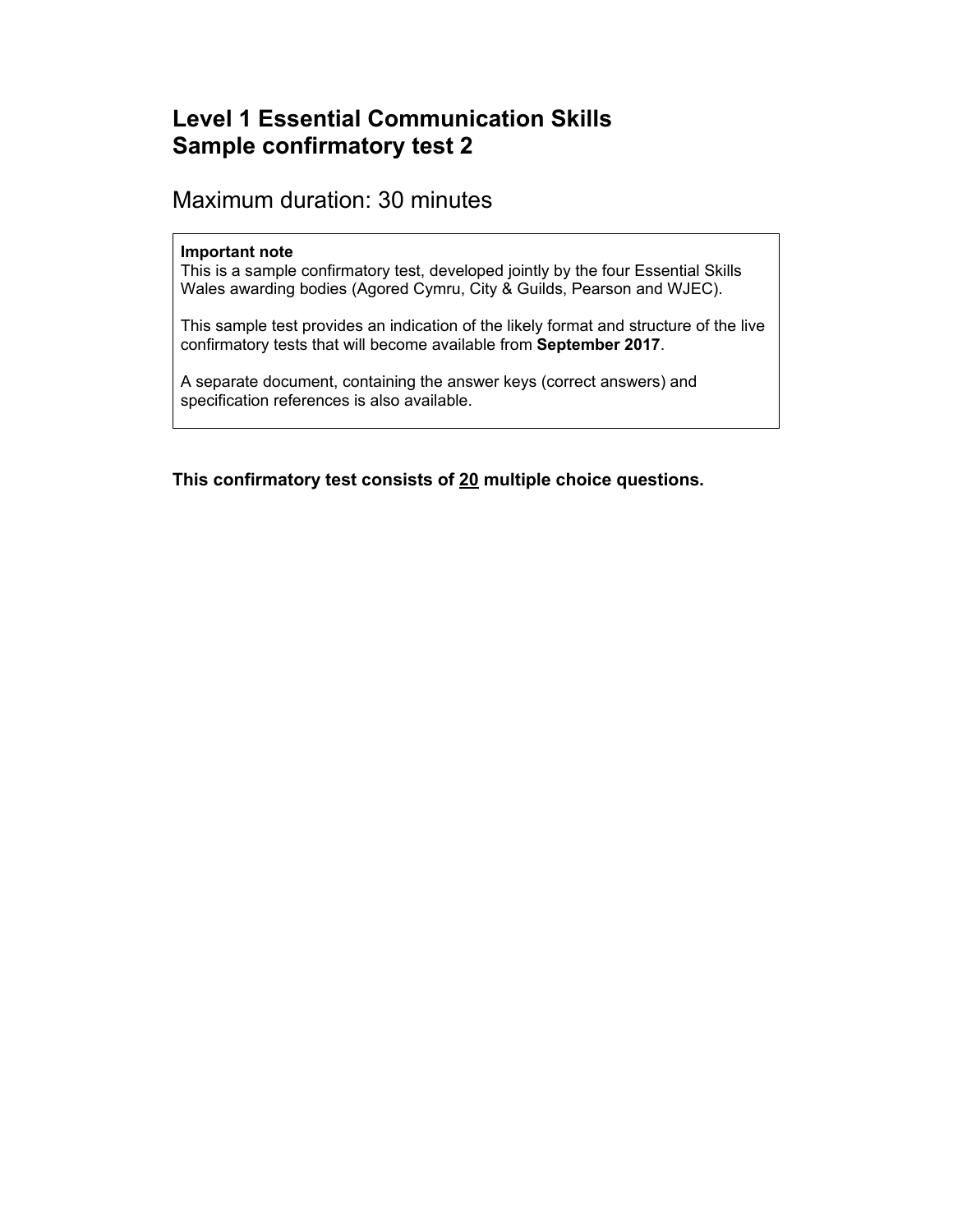### **Text 1 Questions 1 to 10 are about Text 1 below.**

| <b>Start cycling today</b>                                                                                    | Line 1  |
|---------------------------------------------------------------------------------------------------------------|---------|
| With more and more bikes and an ever increasing number of cars on the road, its                               | Line 2  |
| important to be prepared before you start a journey.                                                          | Line 3  |
|                                                                                                               |         |
| If you are new to cycling, or do not cycle on a regular bases, you may not be happy                           | Line 4  |
| riding on busy roads. But, with the right training it is a very safe way to travel.                           | Line 5  |
|                                                                                                               |         |
| <b>Cycle awareness training</b>                                                                               | Line 6  |
| Explore our website for information on the free cycle training courses that we provide.                       | Line 7  |
| Local trainers can offer flexible programmes based on your level of experience. These                         | Line 8  |
| are for groups of different sizes, at times and locations<br>are convenient for all.                          | Line 9  |
|                                                                                                               | Line 10 |
| <b>Cycling resources</b><br>There are local cycling maps and other resources available. Check out our website | Line 11 |
| and download the materials. There are maps showing cycling routes around Wales,                               | Line 12 |
| which allow cyclists to avoid built-up areas. We also have a series of maps for cyclists                      | Line 13 |
| who need to travel through towns and<br>where there are no cycle lanes. In                                    | Line 14 |
| addition, we have online versions that provide 'real-time' information. This includes                         | Line 15 |
| up to date traffic reports, current roadworks and alternative routes.                                         | Line 16 |
|                                                                                                               |         |
| On our website, timetables for trains and buses are available. You might want to use                          | Line 17 |
| these, especially in the winter months.                                                                       | Line 18 |
|                                                                                                               |         |
| Cycle lane                                                                                                    | Line 19 |
| Safe cycling                                                                                                  | Line 20 |
| To stay safe and enjoy your journey, always remember to:                                                      | Line 21 |
| keep your bike in good working order                                                                          | Line 22 |
| wear a helmet and other safety equipment, such as kneepads                                                    | Line 23 |
| use lights and reflective clothing to make sure drivers can see you<br>٠                                      | Line 24 |
| follow the rules of the road and keep up to date with the Highway Code<br>٠                                   | Line 25 |
| check local travel information before you set out.<br>٠                                                       | Line 26 |
|                                                                                                               |         |
| Visit www.2wheelz4lyf.com for more details.                                                                   | Line 27 |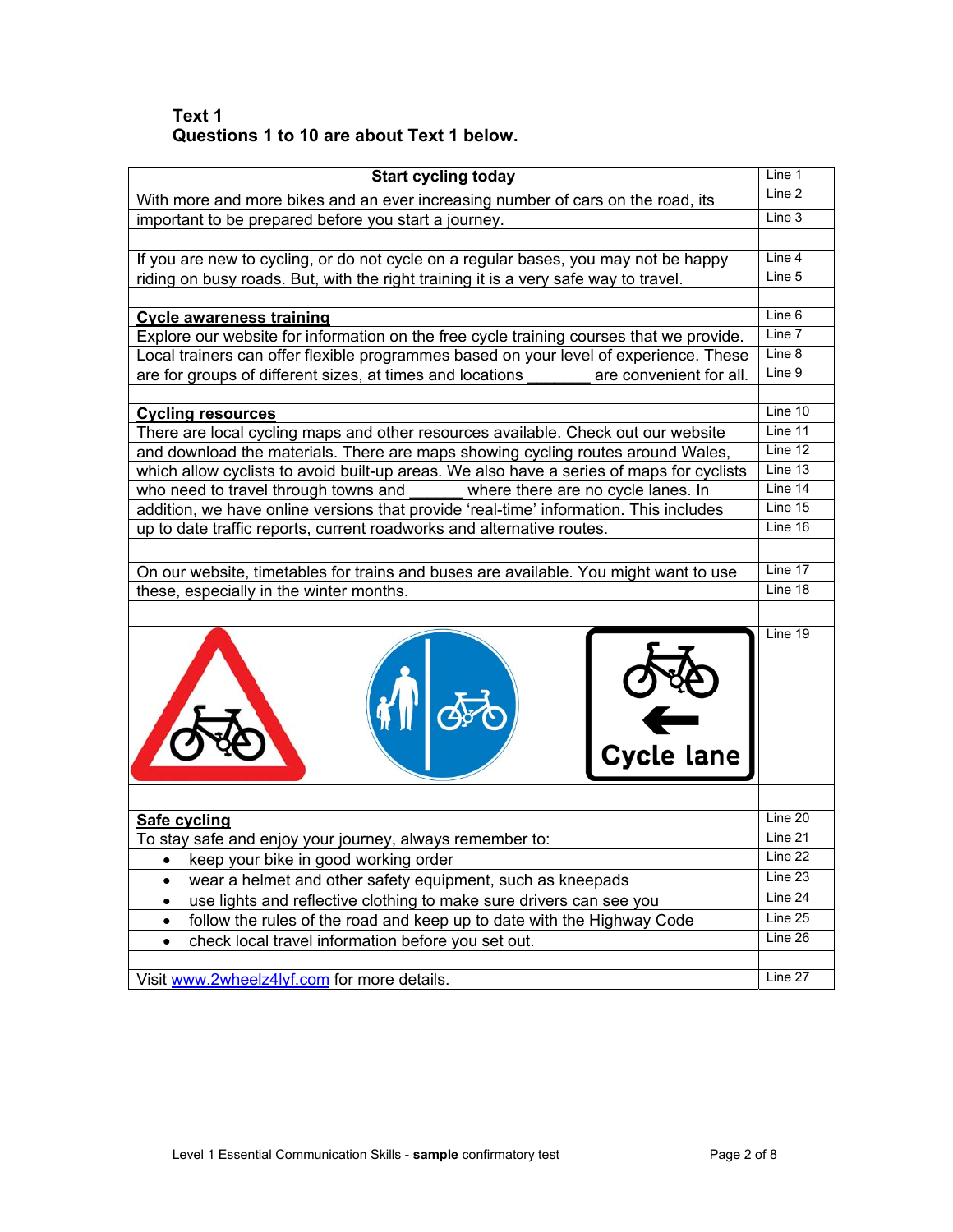- 1. The **main** point of the text is to:
	- a) talk about the number of cyclists on the road
	- b) encourage cyclists to plan for their journeys
	- c) suggest that all cyclists must pass a course
	- d) tell cyclists to always avoid rush hour traffic
- 2. The writer has used the images on Line 19 to:
	- a) direct people to their website
	- b) tell cyclists about new cycle lanes
	- c) make cyclists aware of road hazards
	- d) show examples of important road signs
- 3. The **best** word to replace 'reflective' on Line 24 is:
	- a) bright
	- b) trendy
	- c) waterproof
	- d) comfortable
- 4. The phrase 'real-time' on Line 15 means:
	- a) likely
	- b) available
	- c) every day
	- d) as it happens
- 5. There is a spelling mistake on Line:
	- a) 4
	- b) 12
	- c) 17
	- d) 23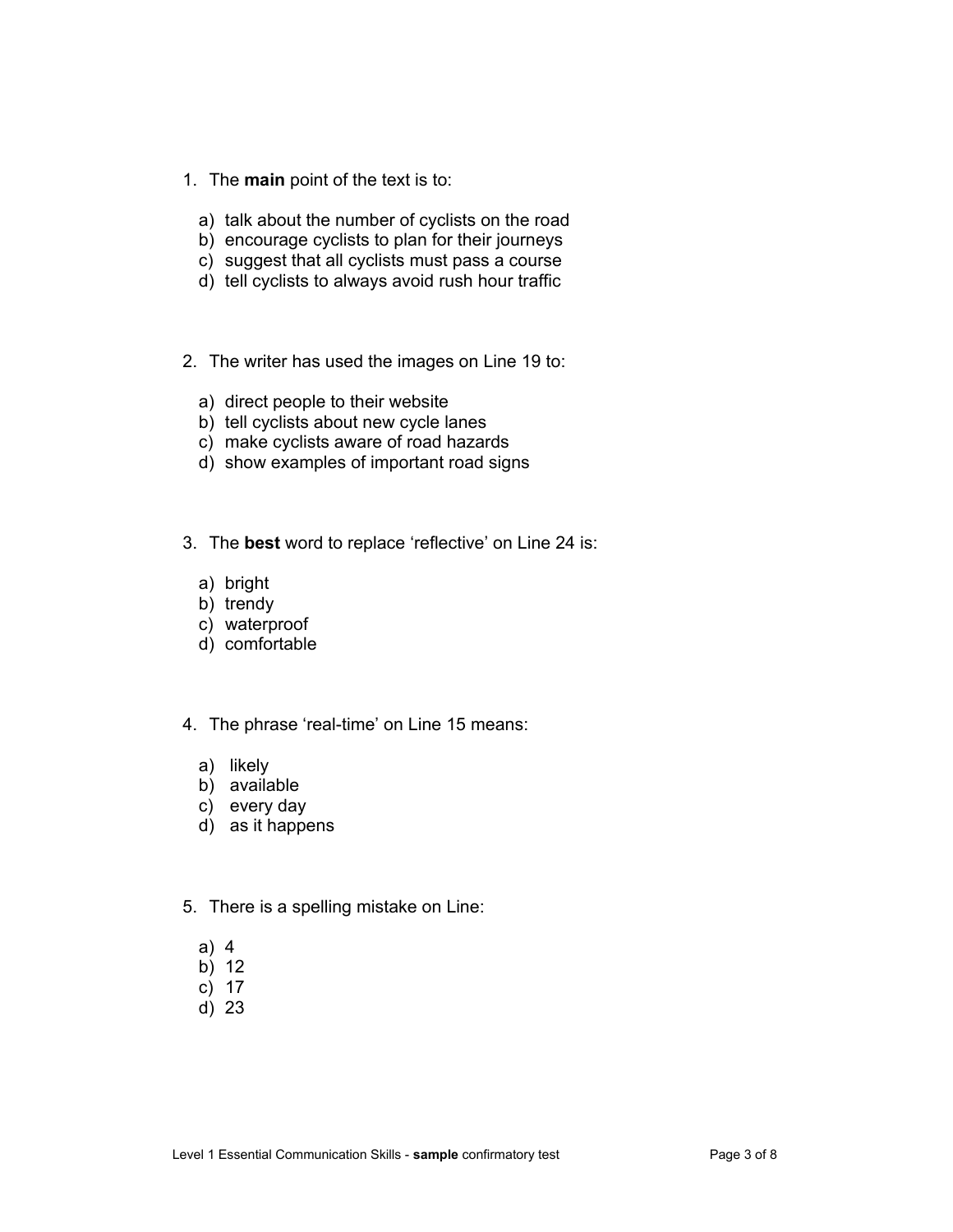- 6. The **main** purpose of the text is to:
	- a) promote wearing helmets and kneepads
	- b) persuade more people to take up cycling
	- c) instruct people how to care for their bikes
	- d) explain how cyclists can avoid traffic jams
- 7. The correct word to fill the space on Line 14 is:
	- a) Citys
	- b) cities
	- c) city's
	- d) citie's
- 8. According to the text, cyclists should get a timetable to:
	- a) beat rush hour traffic
	- b) find cycling lessons
	- c) stay warm and dry
	- d) avoid roadworks
- 9. There is a punctuation error on Line:
	- a) 2
	- b) 5
	- c) 11
	- d) 16

10. The **best** word to fill the space on Line 9 is:

- a) as
- b) yet
- c) that
- d) these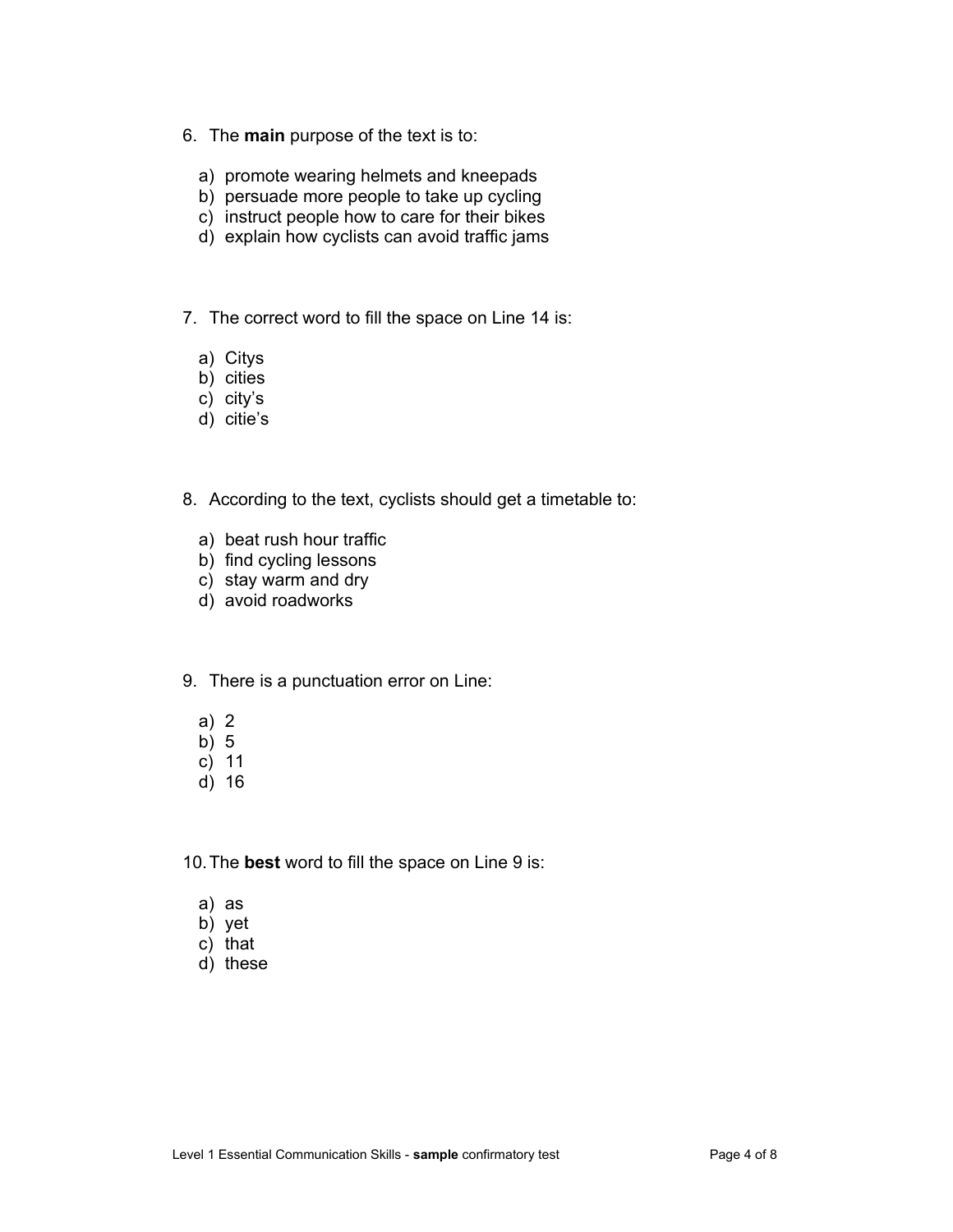### **Text 2 Questions 11 to 20 are about Text 2 below.**

| <b>Fabulous Tails</b>                                                              | Line 1  |
|------------------------------------------------------------------------------------|---------|
| Having spent many years keeping your dogs clean and well-groomed, our salon has    | Line 2  |
| now added a new service. A dog's health is more than fur-deep and it is very       | Line 3  |
| important that they get enough exercise to stay happy and healthy. But we know     | Line 4  |
| that it can be difficult to give your dog as much time and atention as you'd like. | Line 5  |
|                                                                                    |         |
| Does it look too cold and wet to go outside. Are you still at the office after     | Line 6  |
| dark? Or maybe you're just too dog-tired.                                          | Line 7  |
|                                                                                    |         |
| Whether it's long days at work, studying or doing general day to day activities,   | Line 8  |
| not always easy. That's why we have<br>finding time to walk your dog               | Line 9  |
| introduced a professional dog walking service and are open for business seven days | Line 10 |
| a week. We look after your dog<br>you can get on with everything else.             | Line 11 |
|                                                                                    |         |
| <b>Our service includes:</b>                                                       | Line 12 |
| an initial chat about what your dog likes and needs                                | Line 13 |
| a range of dog walking options to suit your pet<br>$\bullet$                       | Line 14 |
| an online record of your dog's programme<br>$\bullet$                              | Line 15 |
| a pick-up or drop off service.<br>٠                                                | Line 16 |
|                                                                                    |         |
| Our team are:                                                                      | Line 17 |
| reliable and animal loving dog walkers                                             | Line 18 |
| aware of your dog's safety at all times<br>$\bullet$                               | Line 19 |
| happy to discuss your dog's individual needs<br>$\bullet$                          | Line 20 |
| trained to work with dogs of all shapes and sizes.<br>$\bullet$                    | Line 21 |
|                                                                                    |         |
| As the local award-winning dog salon, our aim is to make each walk a great         | Line 22 |
| experience for your dog. They will have the opportunity to make new friends, play  | Line 23 |
| and explore while getting lots of exercise. We make sure that all our dogs have    | Line 24 |
| plenty of fresh water and tasty treats.                                            | Line 25 |
|                                                                                    |         |
| Give us a call on: 066 98 68 17                                                    | Line 26 |
| We're ready to talk, and always up for a walk!                                     | Line 27 |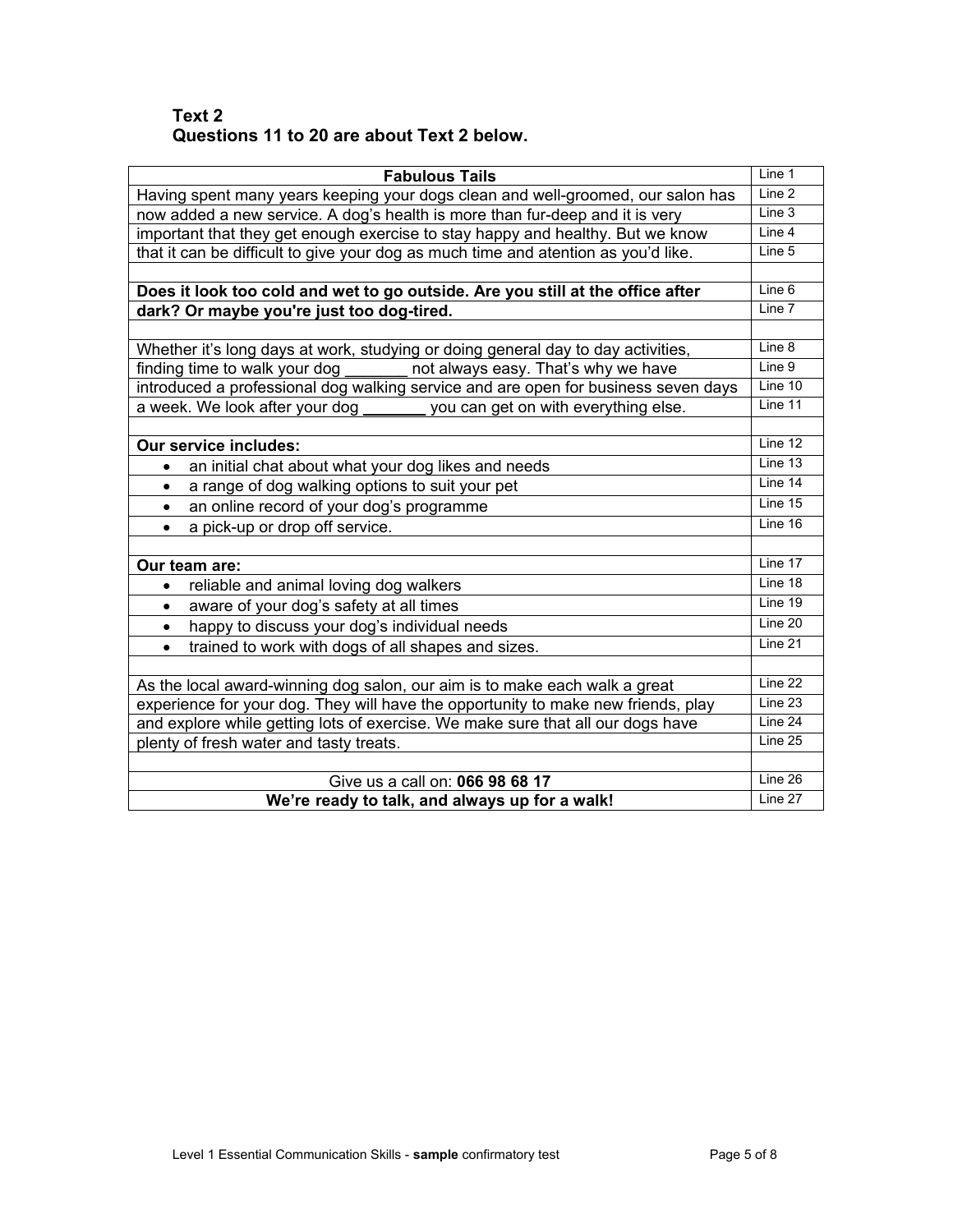11. According to the text, dog owners should:

- a) make sure dogs are groomed everyday
- b) take the dog for a long walk after work
- c) think about the dog's physical fitness
- d) spend more time with their dogs

12. What is meant by the phrase 'dog-tired' on Line 7?

- a) being under pressure
- b) looking after animals
- c) bored with your pet
- d) feeling worn out

13. Where might the reader find this text?

- a) national newspaper
- b) beauty magazine
- c) local newspaper
- d) fitness journal

14. The purpose of the text is to:

- a) entertain all local animal lovers
- b) inform people about the salon's award
- c) advertise ways to help busy pet owners
- d) describe the team of friendly dog walkers

15. According to the text, Fabulous Tails:

- a) is a brand new company
- b) has years of experience
- c) is looking for more staff
- d) has new opening hours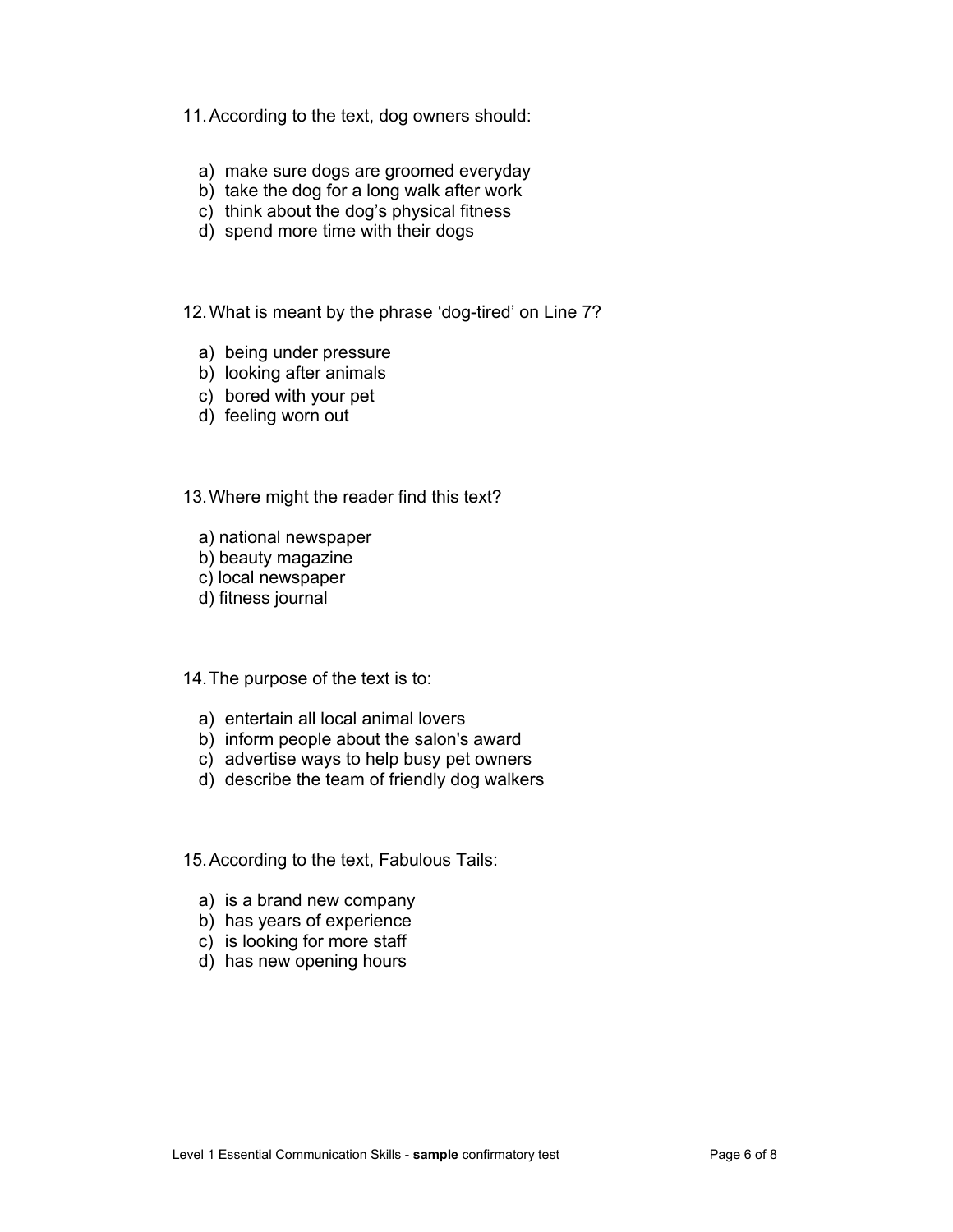16. There is a spelling mistake on Line:

- a) 5
- b) 13
- c) 14
- d) 18

17. The word to **best** replace 'opportunity' on Line 23 is:

- a) excuse
- b) chance
- c) choice
- d) right

18. The correct word to fill the space on Line 11 is:

- a) if
- b) as
- c) or
- d) so

19. There is a punctuation mistake on Line:

- a) 6 b) 8 c) 24
- d) 27

20. What is the correct word to fill the space on Line 9?

- a) were
- $\overline{b}$ ) has
- c) are
- d) is

### **End of test**